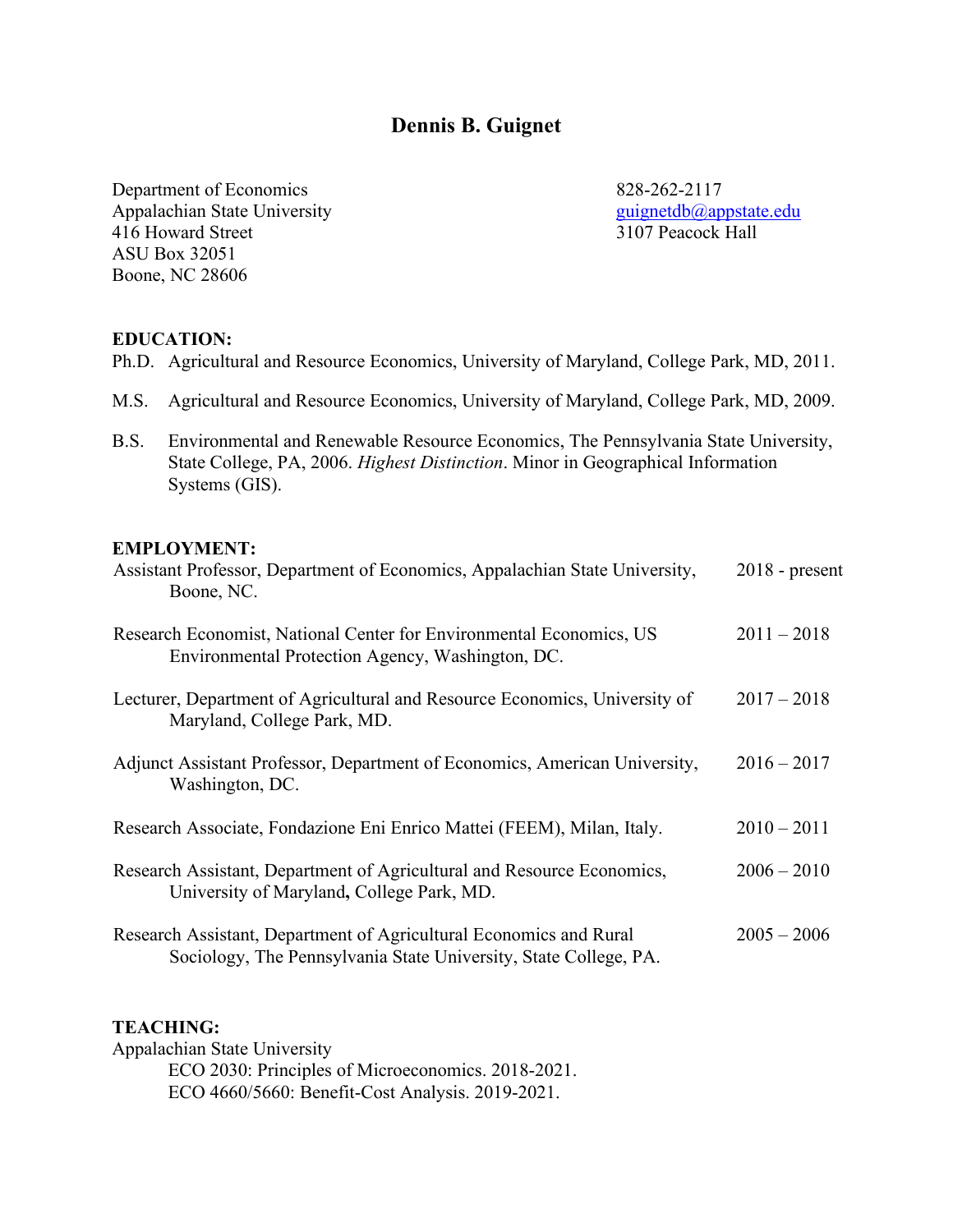#### **Dennis B. Guignet** Page **2** of **9**

# **TEACHING (cont.):**

University of Maryland

AREC 240: Introduction to Economics and the Environment. 2017.

# American University

ECON 379: Economics of Environmental Policy. 2016-2017.

## Teaching Assistant

- AREC 200: The Chesapeake Bay Ecosystem: Intersection of Science, Economics, and Policy. University of Maryland. 2010-2011.
- CHEM 12: Chemical Principles. The Pennsylvania State University Berks-Lehigh Valley. 2003.

# **PUBLICATIONS:**

- Guignet, Dennis, Matthew T. Heberling, Michael Papenfus, and Olivia Griot (2021), "Property values, water quality, and benefit transfer: A nationwide meta-analysis," *Land Economics*, forthcoming.
- Kung, Megan, Dennis Guignet, and Patrick Walsh (2021), "Comparing Pollution Where You Live and Play: A Hedonic Analysis of Enterococcus in the Long Island Sound," *Marine Resource Economics*, forthcoming.
- Guignet, Dennis, and Jonathan Lee (2021), "State of the Art of Hedonic Pricing," *Oxford Research Encyclopedia of Environmental Science*, forthcoming.
- Petrolia, Daniel R., Dennis Guignet, John Whitehead, Cannon Kent, Clay Caulder, and Kelvin Amon (2020), "Nonmarket Valuation in the Environmental Protection Agency's Regulatory Process," *Applied Economic Perspectives and Policy*, forthcoming.
- Shadbegian, Ron, Dennis Guignet, Heather Klemick, and Linda Bui (2019), "Early Childhood Lead Exposure and the Persistence of Educational Consequences into Adolescence," *Environmental Research*, 178, 108643.
- Walsh, Patrick, Charles Griffiths, Dennis Guignet, and Heather Klemick (2019), "Adaptation, Sea Level Rise, and Property Prices in the Chesapeake Bay Watershed," *Land Economics*, 95(1), 19-34.
- Guignet, Dennis, Robin Jenkins, Matthew Ranson, and Patrick Walsh (2018), "Contamination and Incomplete Information: Bounding Implicit Prices using High-Profile Leaks," *Journal of Environmental Economics and Management,* 88, 259-282.
- Guignet, Dennis, and Adan L. Martinez-Cruz (2018), "The Impacts of Underground Petroleum Releases on a Homeowner's Decision to Sell: A Difference-in-Differences Approach," *Regional Science and Urban Economics*, 69, 11-24.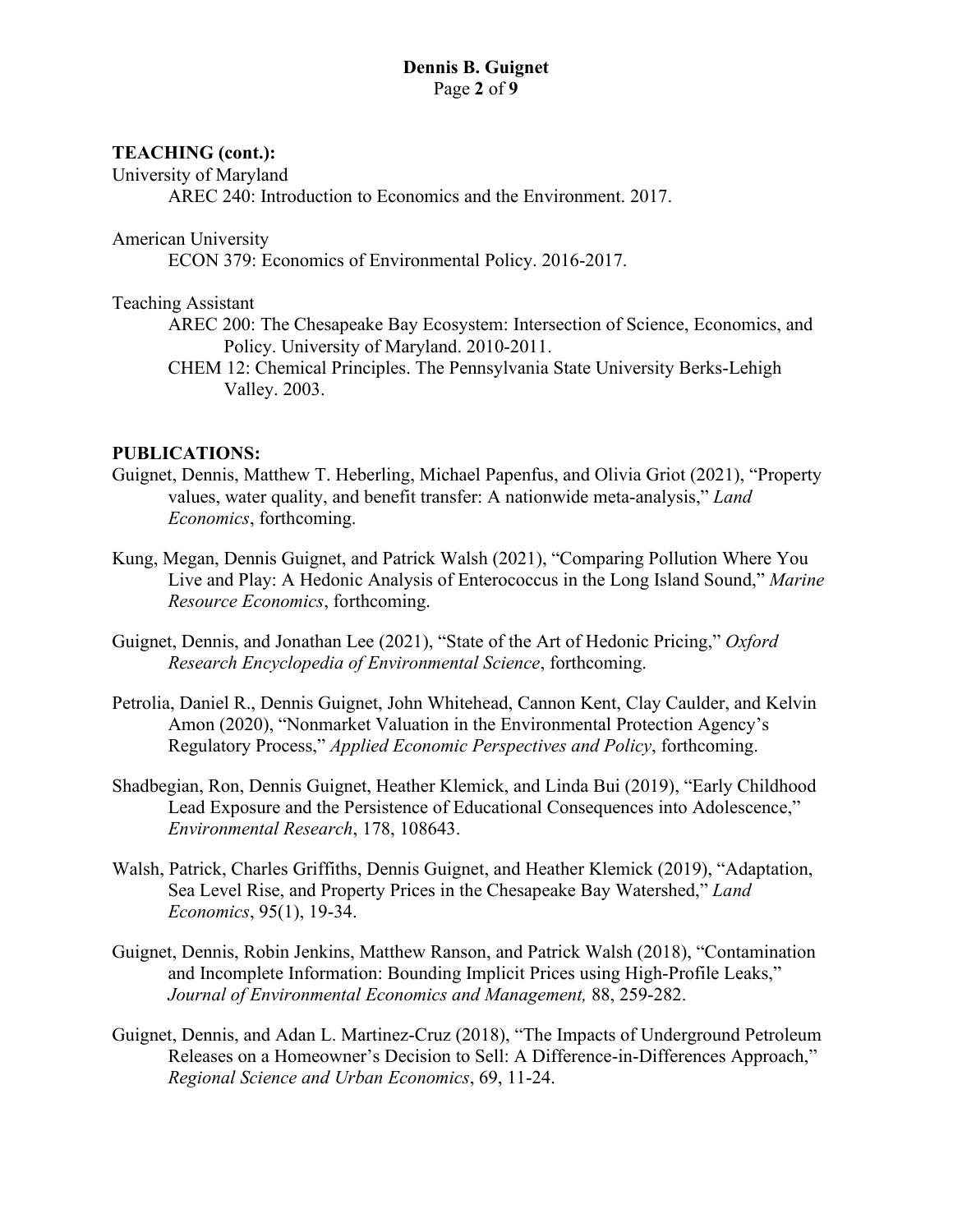### **PUBLICATIONS (cont.):**

- Moore, Chris, Dennis Guignet, Kelly Maguire, Nathalie Simon, and Chris Dockins (2018) "Valuing Ecological Improvements in the Chesapeake Bay and the Importance of Ancillary Benefits", *Journal of Benefit-Cost Analysis*, 9(1), 1-26.
- Klemick, Heather, Charles Griffiths, Dennis Guignet, Patrick J. Walsh (2018), "Improving Water Quality in an Iconic Estuary: An Internal Meta-analysis of Property Value Impacts Around the Chesapeake Bay", *Environmental and Resource Economics*, 69(2), 265-292.
- Walsh, Patrick, Charles Griffiths, Dennis Guignet, and Heather Klemick (2017), "Modeling the Property Price Impact of Water Quality in 14 Chesapeake Bay Counties," *Ecological Economics*, 135, 103-113.
- Guignet, Dennis, Charles Griffiths, Heather Klemick, and Patrick J. Walsh (2017), "The Implicit Price of Aquatic Grasses," *Marine Resource Economics*, 32(1), 21-41.
- Guignet, Dennis, Patrick J. Walsh, and Rachel Northcutt (2016), "Impacts of Ground Water Contamination on Property Values: Agricultural Run-off and Private Wells," *Agricultural and Resource Economics Review*, 45(2), 293-318.
- Guignet, Dennis and Anna Alberini (2015), "Can Property Values Capture Changes in Environmental Health Risks? Evidence from a Stated Preference Study in Italy and the United Kingdom," *Risk Analysis,* 35(3), 501-517.
- Guignet, Dennis (2013), "What Do Property Values Really Tell Us? A Hedonic Study of Pollution from Underground Storage Tanks," *Land Economics*, 89(2), 211-226.
- Guignet, Dennis (2012), "The Impacts of Pollution and Exposure Pathways on Home Values: A Stated Preference Analysis," *Ecological Economics*, 82, 53-63.
- Alberini, Anna, Milan Šcasný, Dennis Guignet, and Stefania Tonin (2012), "Cancer VPFs, One Size Does Not Fit All: The Benefits of Contaminated Site Cleanups in Italy," *Journal of the Air and Waste Management Association*, 62(7), 783-798.
- Zabel, Jeffrey and Dennis Guignet (2012), "A Hedonic Analysis of the Impact of LUST Sites on House Prices," *Resource and Energy Economics*, 34(4), 549-564.
- Guignet, Dennis and Anna Alberini (2010), "Voluntary Cleanup Programs and Redevelopment Potential: Lessons from Baltimore, Maryland," *Cityscape: A Journal of Policy Development and Research,* 12(3), 7-36.
- Ready, Richard, Ann Fisher, Dennis Guignet, Richard Stedman and Junchao Wang (2006). "A Pilot Test of a New Stated Preference Valuation Method: Continuous Attribute-Based Stated Choice," *Ecological Economics*, 59, 247-255.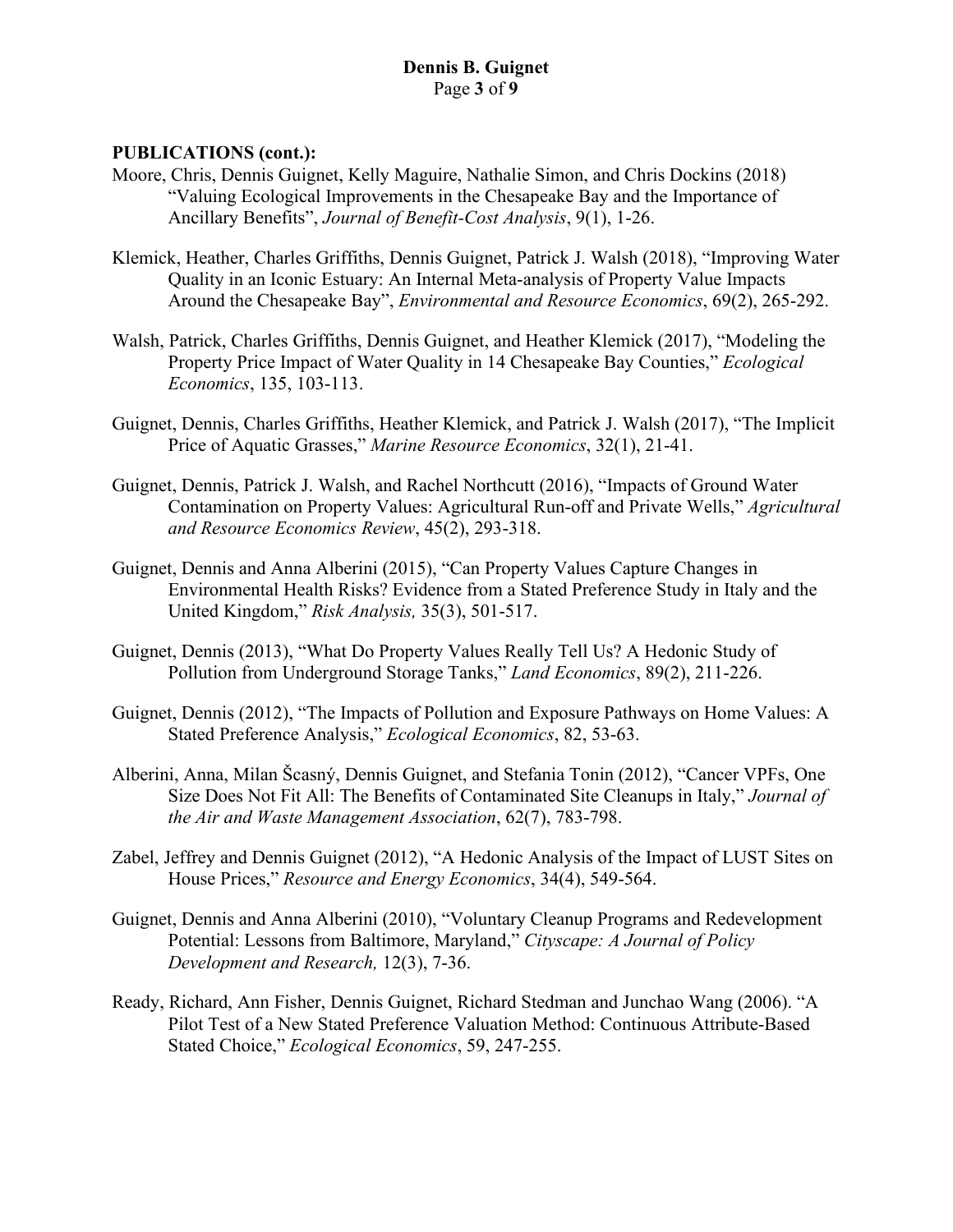# **Dennis B. Guignet** Page **4** of **9**

#### **WORKING PAPERS:**

- Guignet, Dennis, and Christoph Nolte (2021), "Hazardous Waste and Home Values: An Analysis of Treatment and Disposal Sites in the U.S.," Appalachian State University Department of Economics Working Paper, 21-07, Boone, NC, July.
- Bui, Linda TM, Ron Shadbegian, Alicia Marquez, Heather Klemick, and Dennis Guignet (2021), "The Effects of Short-Term, In Utero Lead Exposure on Birth Outcomes by Trimester: Quasi-Experimental Evidence from NASCAR's Deleading Policy," US EPA National Center for Environmental Economics Working Paper, 21-02, Washington, DC, April.
- Guignet, Dennis, Christopher Moore, and Haoluan Wang (2020), "Hot Spots, Cold Feet, and Warm Glow: Identifying Spatial Heterogeneity in Willingness to Pay," US EPA National Center for Environmental Economics Working Paper, 20-01, Washington, DC, March.
- Maguire, Kelly B., Chris Moore, Dennis Guignet, Chris Dockins, and Nathalie B. Simon (2018), "Muddying the Water? An Analysis of Non-Constant Baselines in Stated Preference Surveys," US EPA National Center for Environmental Economics Working Paper, 18-02, Washington, DC, May.
- Guignet, Dennis (2014), "To Sell or Not to Sell: The Impacts of Pollution on Home Transactions," US EPA National Center for Environmental Economics Working Paper, 14-01, Washington, DC, January.

#### **PRESENTATIONS:**

- "Hazardous Waste and Home Values: An Analysis of Treatment and Disposal Sites in the U.S.," 2021 PLACES Webinar: Land, Water, and ZTRAX, Boston, MA, June 2021.
- "Hazardous Waste and Home Values: An Analysis of Treatment and Disposal Sites in the U.S.," presented at the Northeastern Agricultural and Resource Economics Association's Virtual Conference, June 2021.
- "Hazardous Waste and Home Values: A Nationwide Quasi-Experiment of RCRA Sites," presented at the Department of Economics Seminar Series, University of Calgary, Calgary, Canada, April 2021.
- "Hazardous Waste and Home Values: A Nationwide Quasi-Experiment of RCRA Sites," presented at the Center for Health Economics and Policy Studies Seminar Series, San Diego State University, San Diego, CA, March 2021.
- "Quasi-experimental Methods to Value the Cost of Hazardous Releases and Cleanups," presented at the Private-Land Conservation Evidence (PLACES) Lab's Research and Data Workshop, Boston, MA, June 2020.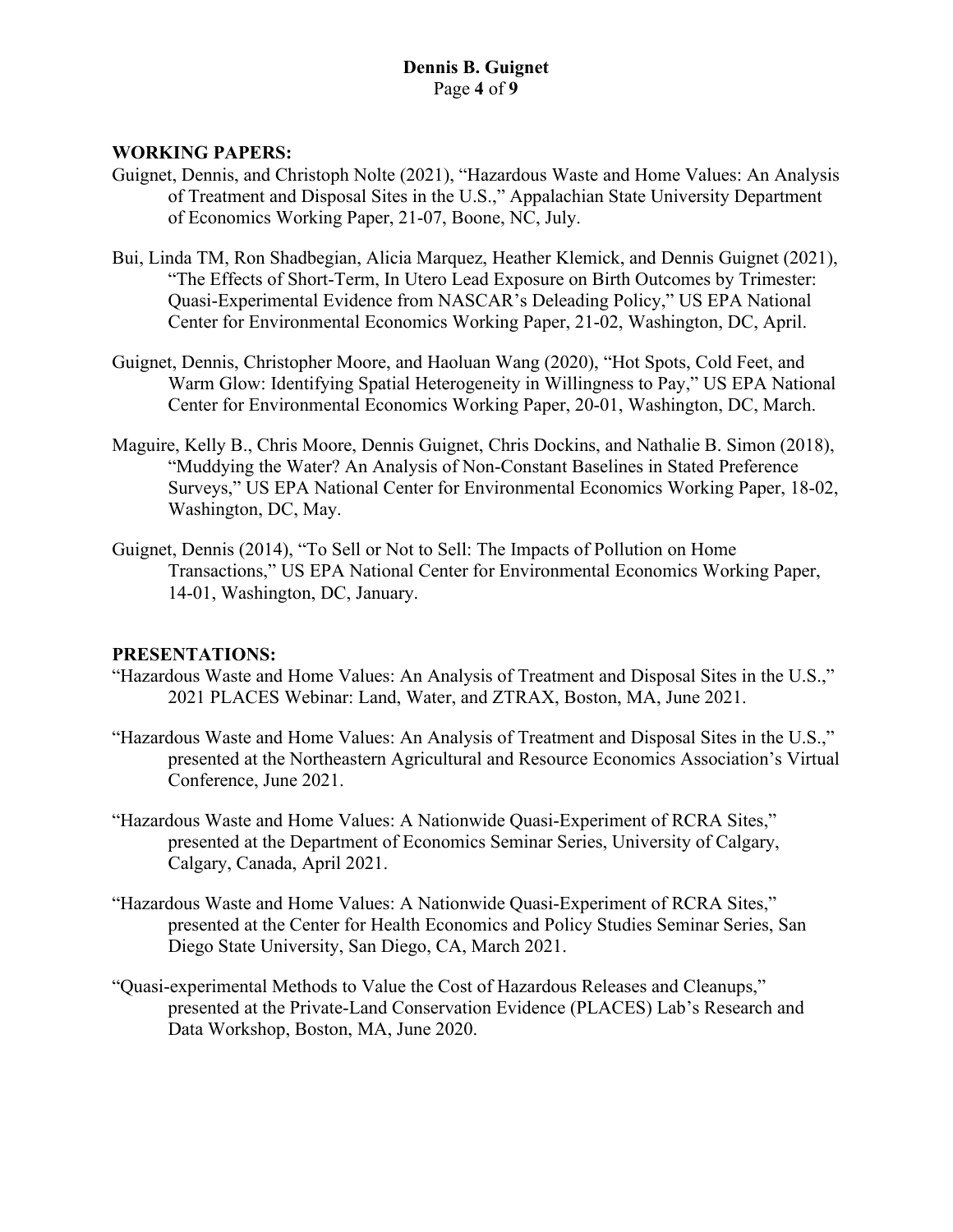# **PRESENTATIONS (cont.):**

- "Property Values and Water Quality: A Nationwide Meta-Analysis and the Implications for Benefit Transfer," presented at a US Department of "Applications and Potential of Ecosystem Services Valuations within USDA – Advancing the Science" Workshop, Washington, DC, April 2019.
- "Examining Non-response Bias in Stated Choice Experiments," presented at the Southern Economic Association's Annual Conference, Washington, DC, November 2018.
- "The Spatial Distribution of WTP and Status Quo Effects: An Application to the Chesapeake Bay Watershed," presented at the Northeastern Agricultural and Resource Economics Association's Annual Meeting, Philadelphia, PA, June 2018.
- "Property Values and Water Quality: A Nationwide Meta-Analysis and the Implications for Benefit-Transfer," presented at the 10<sup>th</sup> Annual Conference of the Society for Benefit Cost Analysis, Washington, DC, March 2018.
- "Stated Preference Methods & Valuing Surface Water Quality Improvements," presented at the National Socio-Environmental Synthesis Center's (SESYNC) Seminar Series, Annapolis, MD, May 2017.
- "The Property Value Impacts of Groundwater Contamination: Agricultural Runoff and Private Wells," presented at the Northeastern Agricultural and Resource Economics Association's Water Quality Economics Workshop, Newport, RI, June 2015.
- "Do Home Values Respond to Underground Storage Tank Releases? An Examination of High-Profile Cases Across the US," presented at the Northeastern Agricultural and Resource Economics Association's and the Canadian Agricultural Economic Society's Joint Annual Meeting, Newport, RI, June 2015.
- "A Stated Preference Study of the Chesapeake Bay and Watershed Lakes," presented at the Allied Social Science Associations' (ASSA) 2015 Meeting, Boston, MA, January 2015.
- "The Implicit Price of Aquatic Grasses," presented at Resources for the Future's (RFF) Academic Seminar Series, Washington, DC, October 2014.
- "The Implicit Price of SAV: A Hedonic Study of the Chesapeake Bay," presented at the Northeast Agricultural and Resource Economics Association's Annual Meeting, Morgantown, WV, June 2014.
- "To Sell or Not To Sell: The Impacts of Pollution on Home Transactions," presented at the  $6<sup>th</sup>$ Annual Conference of the Society for Benefit Cost Analysis, Washington, DC, March 2014.
- "To Sell or Not To Sell: The Impacts of Pollution on Home Transactions," presented in Sponsored Session at the Association of Environmental and Resource Economists' 3rd Annual Summer Conference, Banff, Canada, June 2013.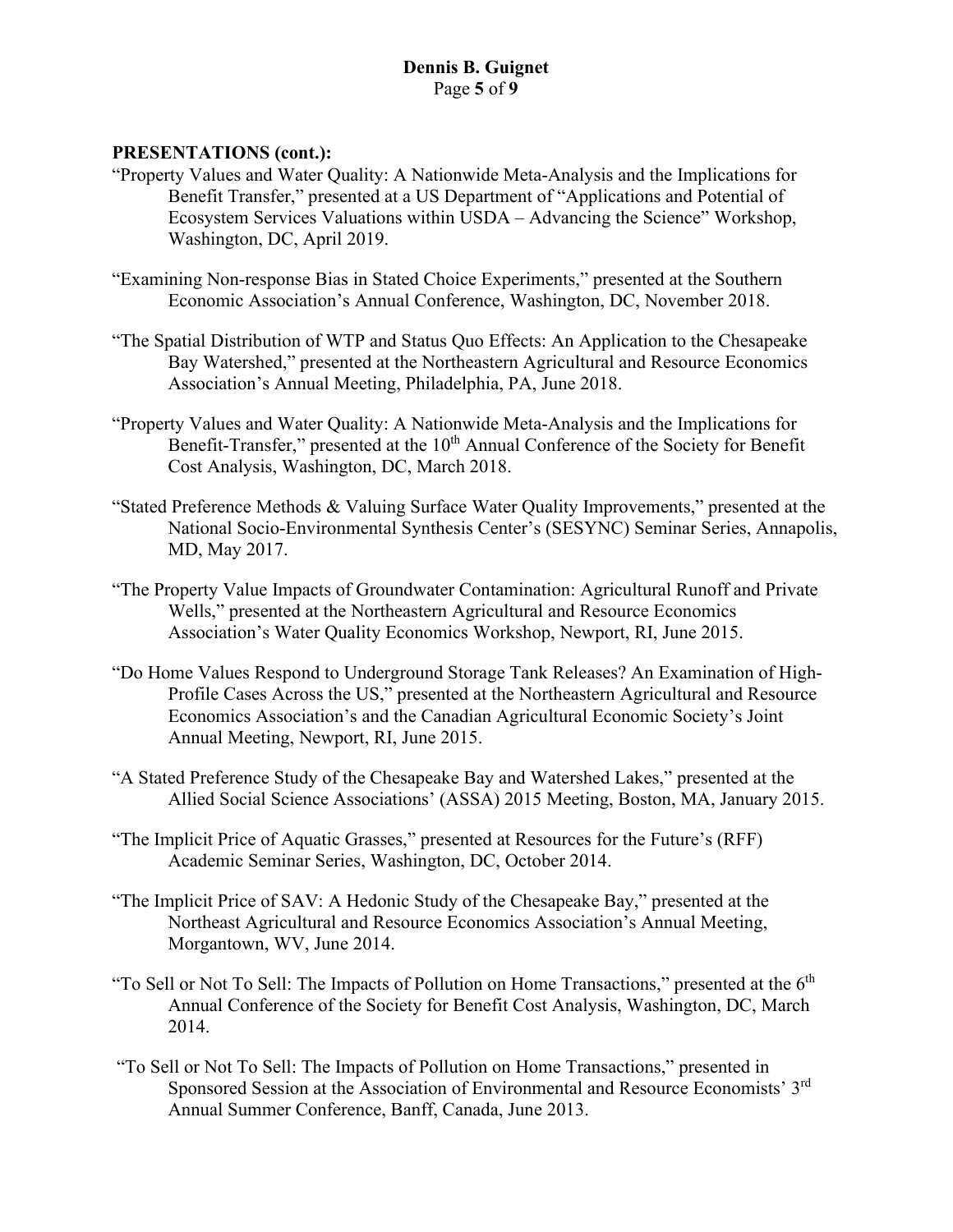# **Dennis B. Guignet** Page **6** of **9**

### **PRESENTATIONS (cont.):**

- "Can Property Values Capture Changes in Environmental Health Risks: Evidence from a Stated Preference Study in Italy and the UK," presented at the Association of Environmental and Resource Economists' 2<sup>nd</sup> Annual Summer Conference, Asheville, NC, June 2012.
- "What do Property Values Really Tell Us? A Hedonic Study of Pollution from Underground Storage Tanks," presented at the Annual Conference of the Society for Benefit Cost Analysis, Washington, DC, October 2011.
- "What do Property Values Really Tell Us? A Hedonic Study of Pollution from Underground Storage Tanks," presented at the Agricultural and Applied Economics Association and Northeastern Agricultural and Resource Economics Association's Joint Annual Meeting, Pittsburgh, PA, July 2011.
- "A Hedonic Analysis of the Impact of LUST Sites on House Prices," presented at the Association of Environmental and Resource Economists' Inaugural Summer Conference, Seattle, WA, June 2011.
- "Environmental Health Risks and Home Values: A Revealed and Stated Preference Analysis," presented in the Research Sketches Session at the National Bureau of Economic Research (NBER) Environmental and Energy Economics Workshop, Cambridge, MA, July 2010.
- "The Effects of LUSTs on Home Values: Is Proximity Enough?," presented at the 4<sup>th</sup> World Congress of Environmental and Resource Economists, Montreal, Canada, July 2010.
- "LUSTs as Contaminated Sites: What are the Effects on Property Values?," presented at the 17<sup>th</sup> Annual Conference of the European Association of Environmental and Resource Economists, Amsterdam, The Netherlands, June 2009.
- "Participation in Voluntary Cleanup Programs: A Case Study of Maryland," presented at the International Atlantic Economic Conference, Savannah, GA, October, 2007.

#### **FELLOWSHIPS AND GRANTS:**

- Faculty Research Fellowship, Office of Land and Emergency Management, US Environmental Protection Agency, Research Participation Program administered by the Oak Ridge Institute for Science and Education (ORISE), 2019-2022.
- Dean's Club Summer Research Grant, Walker College of Business, Appalachian State University, 2021, \$3,000.
- Conducting Complex Research Together Grant, Research Institute for Environment, Energy, and Economics, Appalachian State University, 2019-2020, \$4,650.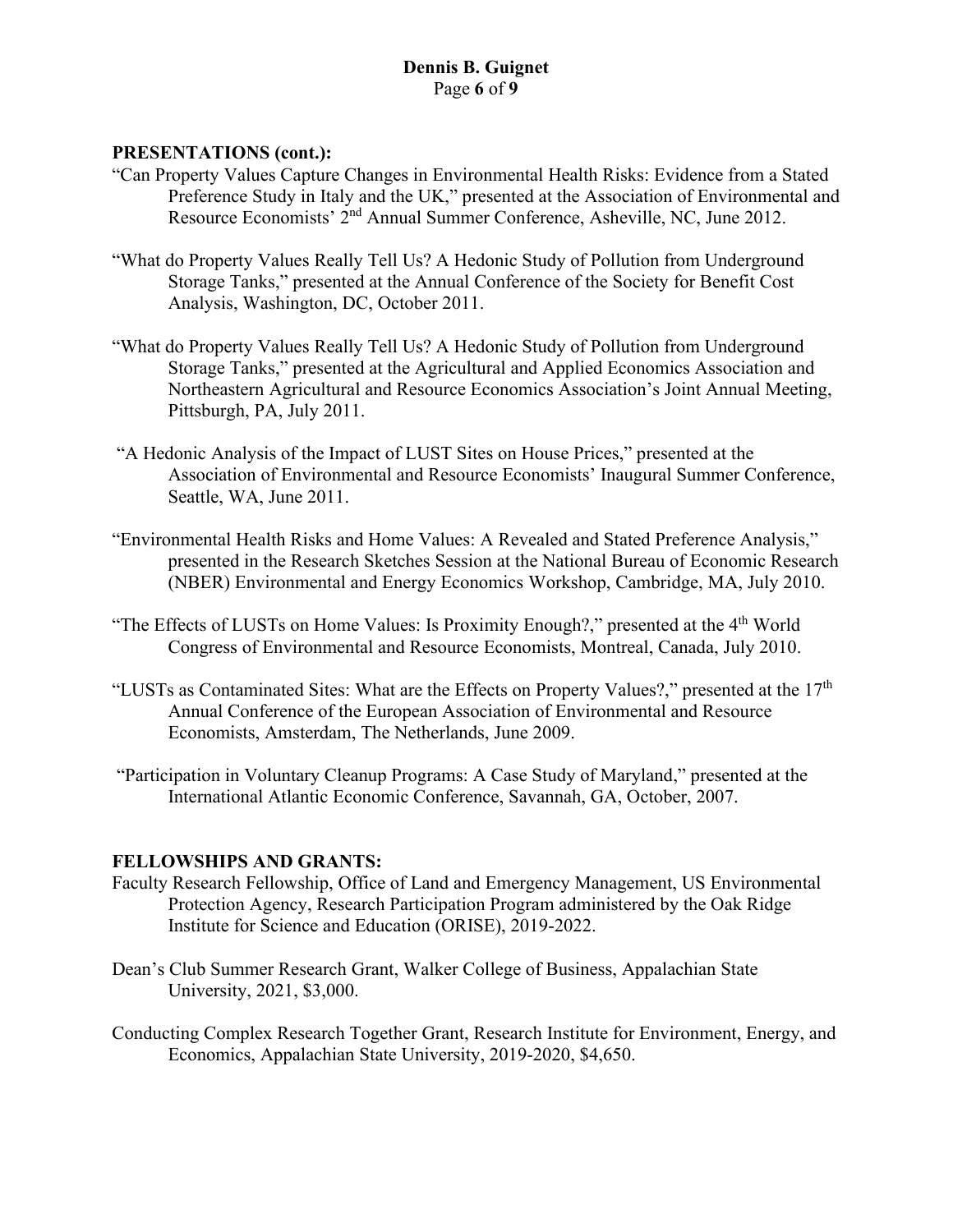#### **FELLOWSHIPS AND GRANTS (cont.):**

Dean's Club Grant, Walker College of Business, Appalachian State University, 2019-2020, \$4,000.

Undergraduate Research Assistant Support Grant, Office of Student Research, Appalachian State University, 2019-2020, \$2,000.

#### **CONSULTING:**

Landcare Research, New Zealand (2018-2019)

#### **AWARDS:**

Dean's Club Research Prize, Walker College of Business, Appalachian State University (2020) Bronze Medal for Commendable Service, US Environmental Protection Agency (2016) Partners of OW Award, Office of Water, US Environmental Protection Agency (2016) Scientific and Technological Achievement Award: Honorable Mention, US Environmental Protection Agency (2015) Trudy A. Speciner Non-Supervisory Award for Advancing Environmental Protection, US Environmental Protection Agency (2014) Superior Efforts and Contributions Award, Office of the Administrator, US Environmental Protection Agency (2012, 2014, 2016) Young Professional Travel Grant, Agricultural and Applied Economics Assoc. (2011) Award for Excellence and Innovation in Undergraduate Teaching in the Marquee Courses in Science and Technology, University of Maryland (2011) Distinguished Teaching Assistant, University of Maryland (2010) Jacob K. Goldhaber Travel Award, University of Maryland (2009) Graduation Marshall, College of Agricultural Sciences, Pennsylvania State University (2006) Evan Pugh Scholar Senior Award, Pennsylvania State University (2006) Goizueta Scholars Award, The Goizueta Foundation (2005) The Honor Society of Agriculture Gamma Sigma Delta's Junior Scholarship (2005) Evan Pugh Scholar Junior Award, Pennsylvania State University (2004) The Honor Society of Agriculture Gamma Sigma Delta's Sophomore Scholarship (2004) President's Freshman Award, Pennsylvania State University (2002) Eagle Scout, Boy Scouts of America (2001)

#### **REFEREE EXPERIENCE:**

*Agricultural and Resource Economics Review* (2019, 2015), *Ecological Economics* (2013), *Economics* (2017), *Environmental and Resource Economics* (2014, 2021), *Environment and Planning C: Government and Policy* (2013), *Environmental Economics and Policy Studies*  (2018), *Health Affairs* (2011), *International Journal of Sustainable Transportation* (2016), *International Regional Science Review* (2014), *International Journal of Urban Sciences* (2017), *Journal of the Association of Environmental and Resource Economists* (2019), *Journal of Environmental Economics and Management* (2020, 2019, 2018, 2017, 2014, 2011, 2010),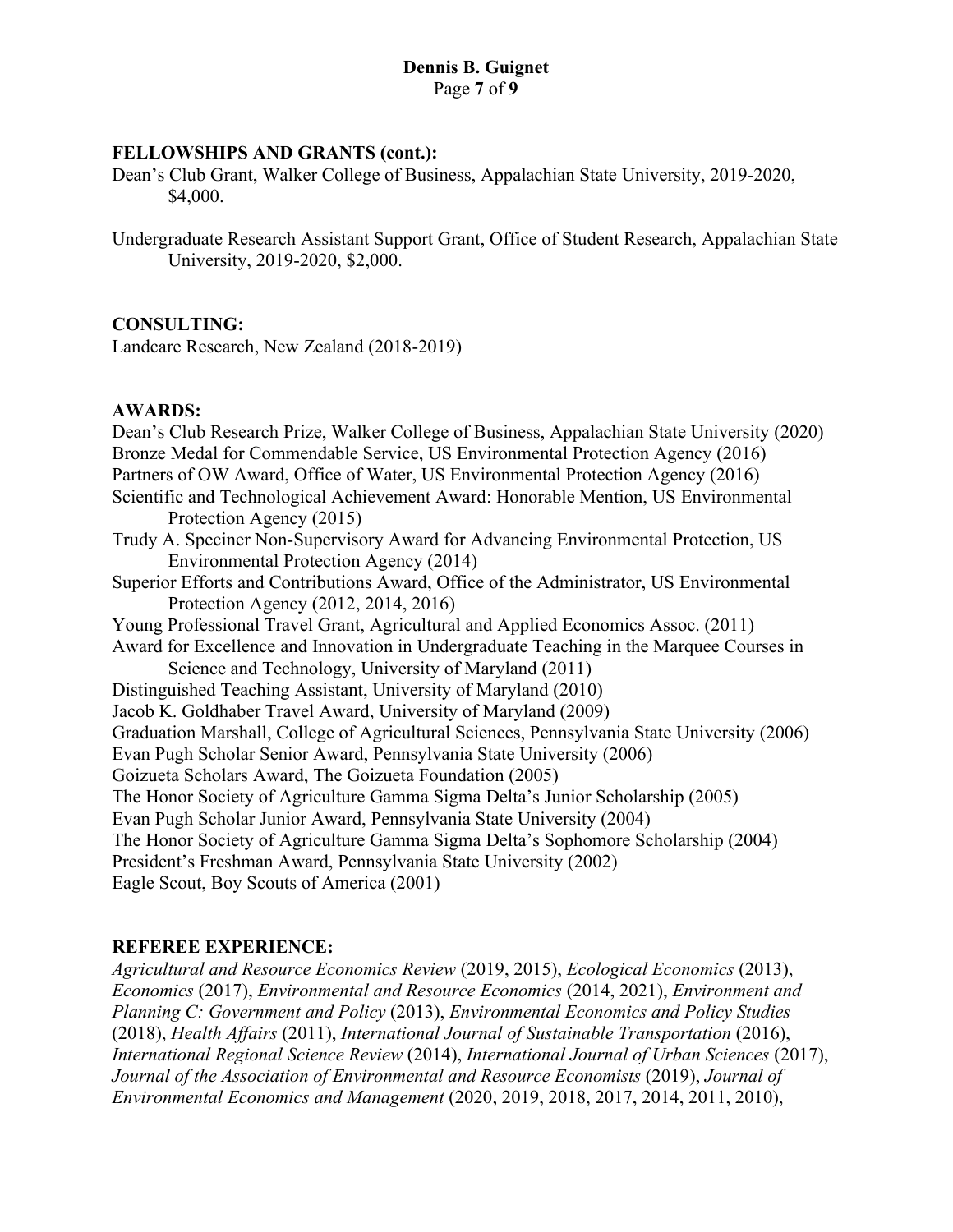# **REFEREE EXPERIENCE (cont.):**

*Journal of Housing Economics* (2020), *Journal of Regional Science* (2020), *Land Economics* (2020, 2017, 2016, 2015, 2014, 2012), *Leisure Sciences* (2015), *Marine Resource Economics*  (2020), *Policy Sciences* (2012), *Proceedings of the National Academy of Sciences* (2019), *Regional Science and Urban Economics* (2011), *Resource and Energy Economics* (2019, 2018, 2015, 2014), *Science of the Total Environment* (2018), *Sustainability* (2017, 2015), *Water Economics and Policy* (2015)

#### **PROFESSIONAL SERVICE:**

Session Organizer: 2021 PLACES Webinar: Land, Water, and ZTRAX, 2021.

Discussant: Association of Environmental and Resource Economists' Virtual Conference, 2020. Expert Reviewer: University of Wisconsin Water Resources Institute, 2019.

- Expert Reviewer: Inter-American Development Bank, Workshop on Discrete Choice Experiment on Housing in Mexico City, 2019.
- Program Committee Member: Association of Environmental and Resource Economists' sponsored sessions at the Southern Economic Association Annual Conference, 2019.
- Reviewer: US Department of Agriculture sponsored workshop on Applications and Potential Ecosystem Services Valuation within USDA, 2018.
- Session Chair: Benefit-Cost Analysis session sponsored by the Association of Environmental and Resource Economists at the Southern Economic Association's Annual Conference, Washington, DC, 2018.
- Session Chair: Hedonic Price Studies and BCA session at the 10<sup>th</sup> Annual Conference of the Society for Benefit Cost Analysis, Washington, DC, 2018.
- Book Reviewer: *Environmental & Natural Resource Economics* (11<sup>th</sup> ed.) by Tom Tietenberg & Lynne Lewis, Taylor & Francis, 2017.
- Panel Review Member: US Department of Housing and Urban Development National Disaster Resilience Competition, 2015.
- Moderator: The Northeastern Agricultural and Resource Economics Association's and the Canadian Agricultural Economic Society's Joint Annual Meeting, Newport, RI, 2015.
- Member: Selected Papers and Symposia Committee, Northeast Agricultural and Resource Economics Association's, 2015-2016.
- Moderator: US Environmental Protection Agency sponsored workshop on the Economics of Water Quality Improvement in Chesapeake Bay, Washington, DC, 2011.
- Discussant: The Agricultural and Applied Economics Association and Northeastern Agricultural and Resource Economics Association's Joint Annual Meeting, Pittsburgh, PA, 2011.
- Discussant: 4th World Congress of Environmental and Resource Economists, Montreal, Canada, 2010.
- Discussant: 17<sup>th</sup> Annual Conference of the European Association of Environmental and Resource Economists, Amsterdam, The Netherlands, June 2009.
- Discussant: International Atlantic Economic Conference, Savannah, GA, Oct. 2007.